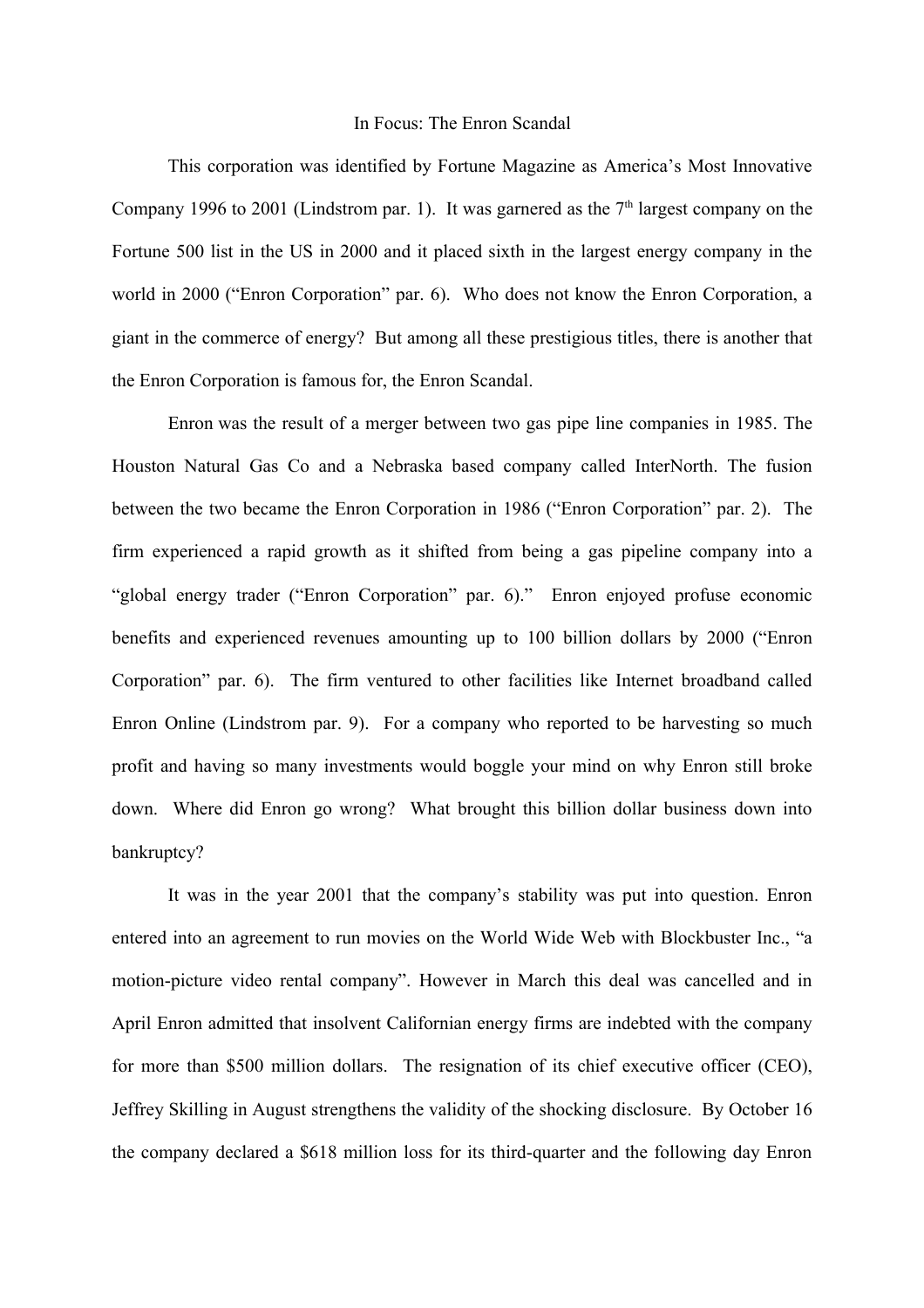stated the most scandalous truth. It seems the company's net worth had been overstated by more than \$1 billion dollars. It is because of these two shocking revelations that Enron's stock price dropped (Lindstrom par. 11). It turns out that the company was suffering huge losses beforehand, but the company managed to manipulate its accounting data to allegedly cover up the undesirable information regarding its finances. The fraudulent acts were well hidden as the company was able to deceive even the most keen debt and capital investors (which include the pension funds holders and investment banks) (Lindstrom par. 16). How did Enron do it? The answer to the question is through "creative accounting" (Lindstrom par. 16). In order to escape reporting its enormous losses and to make it look like the company is still profiting, the company used a tactic called "creative accounting". For example, Enron appraised values of its assets like the deepwater drilling operations wherein the worth of the mineral deposits is recorded higher than their actual value or they declare higher values for future contracts. The most notorious tactic was Enron camouflaged the deficits through partnerships or legally termed as "special purpose entities" (SPEs) (Lindstrom par. 16).

SPE's are used by firms to help minimize risk by transferring assets under distinct partnerships that can be bought by external investors. What Enron did is it sold its assets that are not earning anymore to partnerships and the company recorded the proceeds as income. Accounting principles only accept this kind of set-up when SPE's are legally separated from the company that made it, however Enron did opposite. The SPEs were dependent on Enron's leadership and skill capacity and capital stock. You would ask how did Enron got away with it since there would come a time when the financial reports of the company would be audited. Well, the auditing committee of the company has little information handed to them to work with. This was very irresponsible on their part. Also, the management gives them sufficient benefits so they are not really encouraged to ask the management controversial questions (Lindstrom par. 17)…